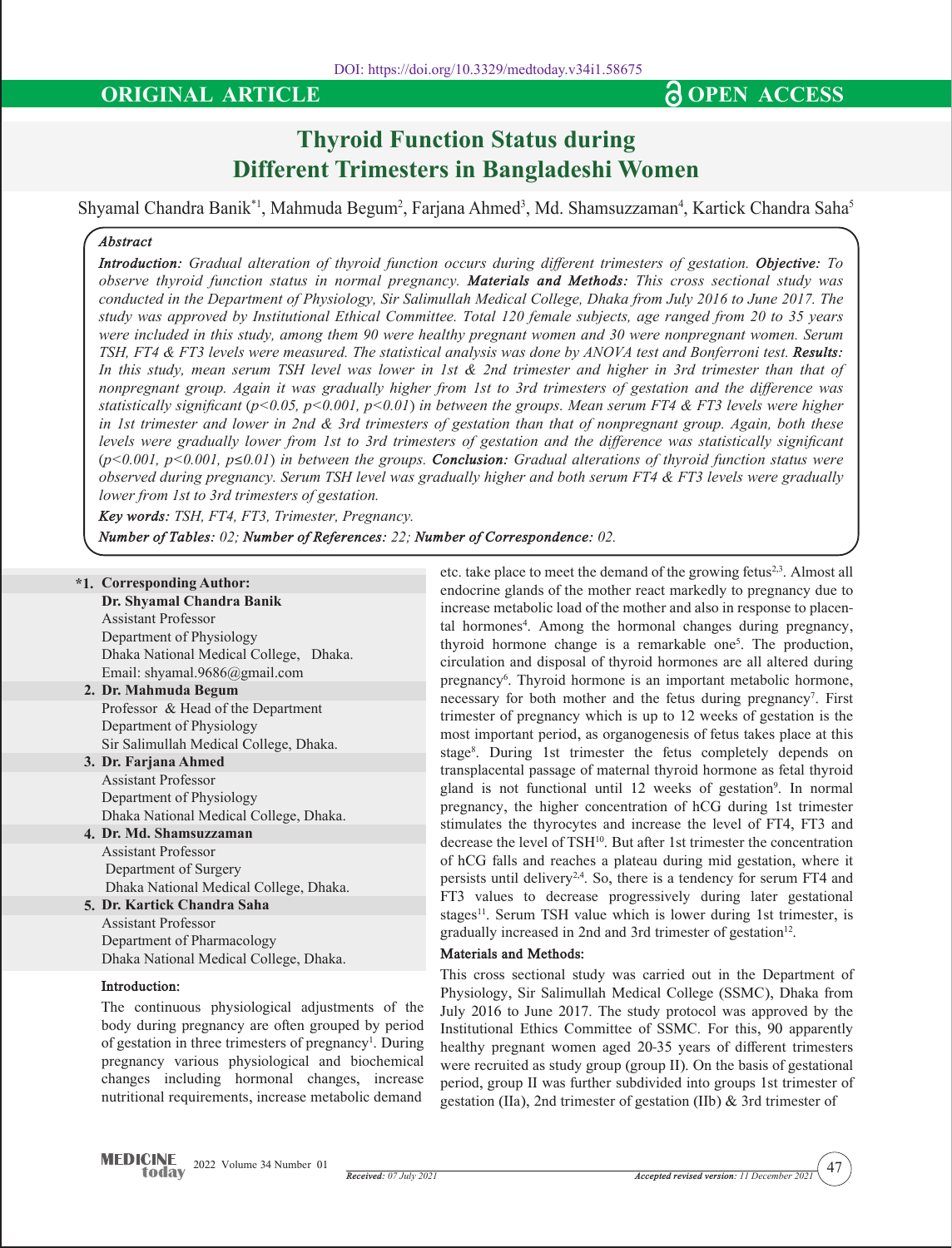gestation (IIc) and each group was consisted of 30 different pregnant women of different trimesters. They were selected from Out Patient Department (OPD) of Obstetrics & Gynaecology of SSMC and Mitford Hospital by consecutive purposive sampling. For comparison, age matched 30 apparently healthy non-pregnant nulliparous (NPN) women were also studied as control group (group I). They were selected by personal contact. All the subjects were belonged to middle socioeconomic status. Subjects having history of any chronic or systemic diseases (hypertension, diabetes mellitus, cardiac disease, renal disease and tuberculosis), known thyroid abnormalities, other endocrine abnormalities, goitre, hyperemesis gravidarum, twin pregnancy, psychiatric illness etc. were excluded from the study.

After selection the aim, benefits, risks and the procedure of the study were explained to each subjects and a written consent was taken. Detailed personal, family, medical and occupational histories were taken and thorough physical examination of all subjects were done and recorded.

With all aseptic precautions, seven (7) ml of venous blood was drawn from antecubital vein. Serum TSH, FT4 and FT3 levels were measured by chemiluminescent microparticle  $immunoassay$  (CMIA) method<sup>13</sup> in the laboratory of Department of Biochemistry, BSMMU, Dhaka. Data were expressed as mean  $\pm$  SD (standard deviation). The statistical analysis was done by using SPSS version 22. ANOVA test and Bonferroni test were used to compare the data as applicable. p value  $\leq 0.05$  was considered as level of significance.

#### **Results:**

All the groups (subjects) were age matched. Whereas, mean (±SD) body weight and BMI were increased during different trimesters (Table-I).

In this study, the mean  $(\pm SD)$  serum TSH level was significantly lower in group IIa  $(p<0.01)$ , non-significantly lower in group IIb and significantly higher in group IIc  $(p<0.01)$ in comparison to that of group I. Again, this value was significantly higher in group IIb and IIc ( $p<0.05$ ,  $p<0.001$ ) in comparison to that of group IIa and also significantly (p<0.01) higher in group IIc than that of group IIb (Table-II).

In this study, the mean  $(\pm SD)$  serum FT4 level was significantly higher in group IIa  $(p<0.01)$  and significantly lower in group IIb and IIc ( $p<0.05$ ,  $p<0.001$ ) in comparison to that of group I. Again, this value was lower in group IIb and IIc in comparison to that of group IIa which was statistically highly significant ( $p<0.001$ ,  $p<0.001$ ) and also significantly  $(p<0.01)$  lower in group IIc than that of group IIb (Table-II).

In this study, the mean  $(\pm SD)$  serum FT3 level was significantly higher in group IIa (p<0.001) and significantly lower in group IIb and IIc  $(p<0.01, p<0.001)$  in comparison to that of group I. Again, this value was significantly  $(p<0.001, p<0.001)$  lower in group IIb and IIc in comparison to that of group IIa and also significantly  $(p<0.01)$  lower in group IIc than that of group IIb (Table-II).

**Table-I: Age, body weight and BMI of the subjects in different groups (N=120).**

| Parameters           | Groups            |                   |                     |                     |  |
|----------------------|-------------------|-------------------|---------------------|---------------------|--|
|                      | I $(n=30)$        | $IIa(n=30)$       | $I\text{Ib}$ (n=30) | $\text{IIc}$ (n=30) |  |
| Age                  | $24.23 \pm 1.83$  | $24.70 \pm 2.34$  | $24.03 \pm 1.71$    | $24.50 \pm 2.05$    |  |
| (years)              | $(21-28)$         | $(21-31)$         | $(22 - 29)$         | $(21 - 30)$         |  |
| Weight               | $53.37 \pm 3.02$  | $55.77 \pm 2.56$  | $61.87 \pm 1.74$    | $71.80 \pm 2.68$    |  |
| (kg)                 | $(49 - 62)$       | $(52-62)$         | $(59 - 67)$         | $(68 - 78)$         |  |
| BMI                  | $20.27 \pm 1.10$  | $21.42 \pm 1.11$  | $23.60 \pm 0.79$    | $28.14 \pm 0.82$    |  |
| (kg/m <sup>2</sup> ) | $(18.75 - 24.22)$ | $(19.85 - 24.22)$ | $(21.99 - 25.18)$   | $(25.94 - 29.32)$   |  |

Data are expressed as mean  $\pm$  SD. Figure in parentheses indicate ranges.

Group I: Control group (Non-pregnant nulliparous), Group II: Study group

Group IIa: 1st trimester of gestation, Group IIb: 2nd trimester of gestation, Group IIc: 3rd trimester of gestation N= Total number of subjects

**Table-II: Serum thyroid stimulating hormone (TSH), free thyroxine (FT4) and free triiodothyronine (FT3) levels of the subjects in different groups (N=120).**

| Parameters      | Groups           |                   |                     |                     |  |
|-----------------|------------------|-------------------|---------------------|---------------------|--|
|                 | I $(n=30)$       | $\Pi$ a (n=30)    | $I\text{Ib}$ (n=30) | $\text{IIc}$ (n=30) |  |
| TSH             | $2.33 \pm 0.56$  | $1.42 \pm 1.47$   | $2.16 \pm 1.13$     | $2.82 \pm 0.71$     |  |
| (mIU/L)         | $(0.56 - 3.35)$  | $(0.52 - 6.02)$   | $(0.85 - 5.91)$     | $(1.72 - 5.59)$     |  |
| FT <sub>4</sub> | $14.44 \pm 2.07$ | $16.14 \pm 1.45$  | $13.12 \pm 2.02$    | $11.75 \pm 1.48$    |  |
| (pmol/L)        | $(9.85 - 17.75)$ | $(12.96 - 19.75)$ | $(9.56 - 17.24)$    | $(9.86 - 15.19)$    |  |
| FT3             | $4.09 \pm 0.56$  | $4.66 \pm 0.58$   | $3.66 \pm 0.49$     | $3.33 \pm 0.40$     |  |
| (pmol/L)        | $(2.84 - 5.18)$  | $(3.02 - 5.27)$   | $(2.88 - 4.85)$     | $(2.78 - 4.15)$     |  |

#### **Statistical analysis**

| Groups                 | p value               |                  |                  |  |
|------------------------|-----------------------|------------------|------------------|--|
|                        | <b>TSH</b>            | FT <sub>4</sub>  | FT <sub>3</sub>  |  |
| I vs IIa vs IIb vs IIc | $\leq 0.001$ ***      | $\leq 0.001$ *** | $< 0.001$ ***    |  |
| I vs IIa               | $0.005**$             | $0.002**$        | $<0.001***$      |  |
| I vs IIb               | $0.875$ <sup>ns</sup> | $0.030*$         | $0.009**$        |  |
| I vs IIc               | $0.007**$             | $\leq 0.001$ *** | $< 0.001$ ***    |  |
| Ha vs IIb              | $0.040*$              | $\leq 0.001$ *** | $< 0.001$ ***    |  |
| Ha vs Hc               | $\leq 0.001$ ***      | $\leq 0.001$ *** | $\leq 0.001$ *** |  |
| <b>IIb</b> vs IIc      | $0.009**$             | $0.006**$        | $0.008**$        |  |

Data are expressed as mean  $\pm$  SD. For statistical analysis, ANOVA test was performed for comparison among the groups and then Bonferroni test to compare between two groups. Figure in parentheses indicate ranges. Group I: Control group (Non-pregnant nulliparous), Group II: Study group.

Group IIa: 1st trimester of gestation, Group IIb: 2nd trimester of gestation, Group IIc: 3rd trimester of gestation. \*\*\*= Significant at  $p<0.001$ , \*\*= Significant at  $p<0.01$ , \*= Significant at  $p<0.05$ ,  $ns = Not significant$ ,  $N= Total number of$ subjects.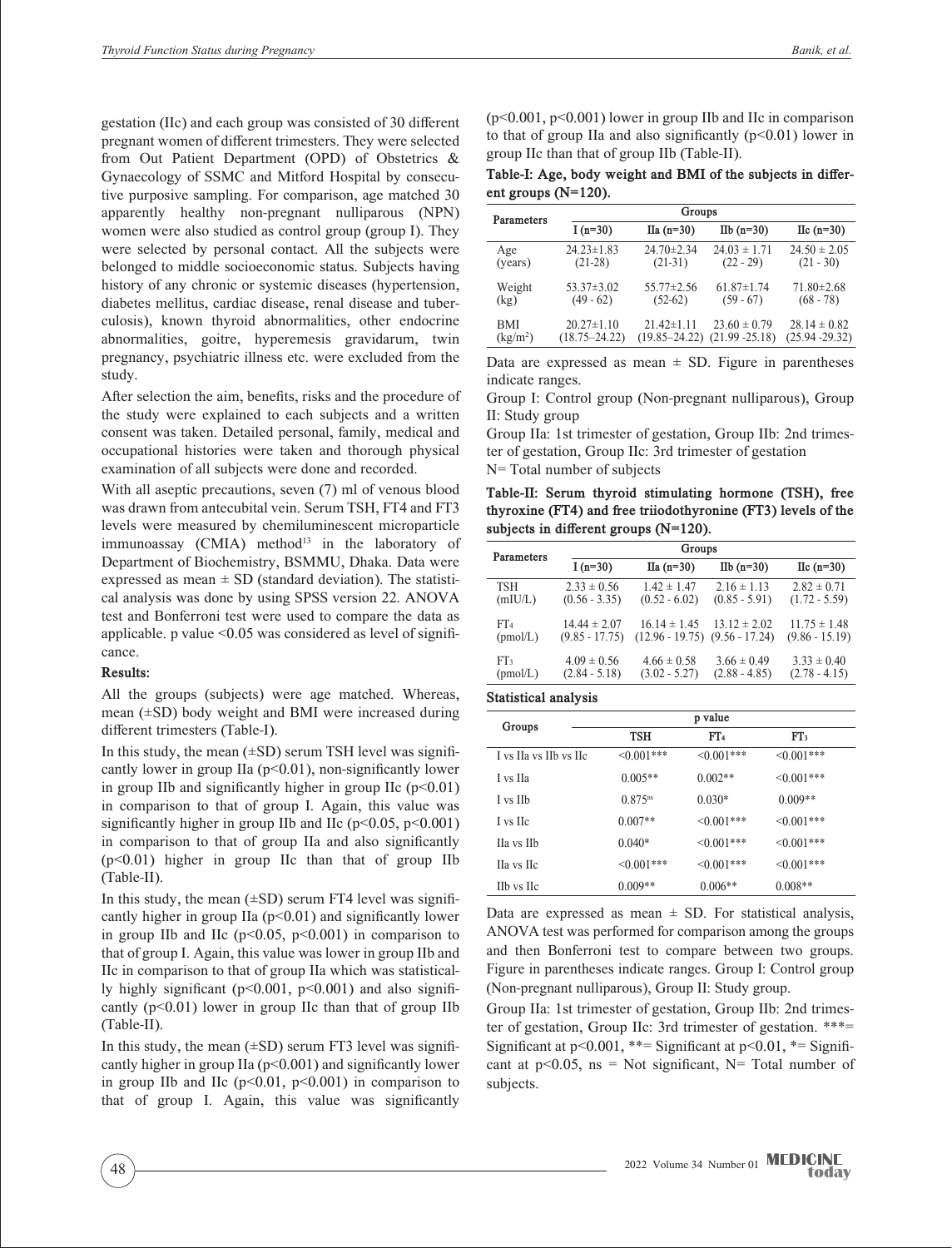#### **Discussion:**

In this study, the mean serum TSH level was significantly lower in 1st trimester and non-significantly lower in 2nd trimester in comparison to that of non pregnant women. But it was significantly higher in 3rd trimester compared to that of non pregnant women. These findings are in almost consistent with that of some other researchers of different countries<sup>11</sup>. On the contrary, mean serum TSH level was lower in all trimesters as compared to that of non pregnant women<sup>14</sup>. This discrepancy might be due to variation of methodology implied, maternal age, number of non pregnant women, etc. Again, it was gradually higher from 1st to 3rd trimesters of gestation and the difference was statistically significant ( $p<0.05$ ,  $p<0.001$ ,  $p<0.01$ ) in between the groups. Similar findings were also reported by some other researchers of different countries<sup>15</sup>.

In this study, the mean  $(\pm SD)$  serum FT4 level was significantly (p<0.01) higher in 1st trimester in comparison to that of non pregnant women. But this value was significantly  $(p<0.05, p<0.001)$  lower in 2nd and 3rd trimester respectively in comparison to that of non pregnant women. Almost similar finding was also reported by different researchers<sup>16</sup>. On the contrary, the mean serum FT4 level was lower during the all trimesters in comparison to that of non pregnant women $12$ .

Again, mean serum FT4 level was significantly  $(p<0.001)$ lower in 2nd and 3rd trimester in comparison to that of 1st trimester and also significantly  $(p<0.01)$  lower in 3rd trimester than that of 2nd trimester. These findings are in agreement with those of some other researchers<sup>17</sup>. On the contrary, it has been found that, mean FT4 level was increased continuously with the increasing age of gestation<sup>18</sup>.

In this study, the mean  $(\pm SD)$  serum FT3 level was significantly  $(p<0.001)$  higher in 1st trimester in comparison to that of non pregnant women. But this level was significantly (p<0.01, p<0.001) lower in 2nd and 3rd trimester respectively in comparison to that of non pregnant women. These findings are in almost consistent with that of some other researchers<sup>19</sup>. On the contrary, mean serum FT3 level was significantly lower during different trimesters in comparison to that of non pregnant women $16$ .

Again, mean serum FT3 level was significantly  $(p<0.001)$ lower in 2nd and 3rd trimester in comparison to that of 1st trimester and also significantly  $(p<0.01)$  lower in 3rd trimester than that of 2nd trimester. These findings are in agreement with those of other researchers of different countries<sup>15,16</sup>. On the contrary, it has been found that, mean serum FT3 level showed no significant change between the trimesters $20$ . This discrepancy might be due to variation of methodology, sample size, etc.

The exact mechanism that is involved in alteration of serum TSH, FT4 and FT3 level during different trimesters of pregnant women are not yet clearly established. However, several investigators of different countries proposed various suggestions on these aspects. It has been suggested that,

higher concentration of serum human chorionic gonadotropin (hCG) during 1st trimester has thyrotropic activity due to it's structural similarity with serum TSH by sharing of common alpha subunit with TSH & thereby directly stimulates maternal thyroid gland by binding with TSH receptor and ultimately causes higher thyroid hormone (FT4 and FT3) concentration and lower TSH concentration on that period<sup>10,21</sup>. Again, it has been stated that, serum  $\text{hCG}$ concentration gradually lower in 2nd and 3rd trimester of pregnancy and thereby causes lowering of FT4 & FT3 level and rise in TSH level $11,21$ .

However, FT4, FT3 level increases as serum TSH level deceases during 1st trimester and FT4, FT3 level gradually decreases as serum TSH level gradually increases during 2nd and 3rd trimester as a result of negative feedback mechanism19,22.

Again, increase in plasma volume (approximately 50%) as well as changes in deiodinase activity in the placenta leads to a decrease in thyroid hormone concentration as pregnancy advances<sup>10</sup>.

#### **Conclusion:**

In this study it was observed that gradual alteration of serum TSH, FT4 & FT3 levels were observed during different trimesters in pregnant Bangladeshi women. Serum TSH level was gradually higher and both serum FT4 and FT3 levels were gradually lower from 1st to 3rd trimesters of gestation. To establish standard data further studies should be done on this aspect.

**Conflict of Interest:** None.

#### **Acknowledgement:**

Authors of this study acknowledge the tremendous support from Biochemistry departments of BSMMU for conducting thyroid function testing. The authors are also thankful to the study subjects for their active & enthusiastic participation.

#### **References:**

1. King JC. Physiology of pregnancy and nutrient metabolism. The American Journal of Clinical Nutrition. 2000; 71: 1218S-25S.

#### https://doi.org/10.1093/ajcn/71.5.1218s

PMid:10799394

2. Keele CA, Neil E, Joels N. Samson Wright's Applied Physiology. 13th ed. New Delhi: Oxford University Press; 1982. p.581-584.

3. Yanamandra N, Chandraharan W. Anatomical and Physiological changes in pregnancy and their implications in clinical practice. Cambridge University Press 2012: 1-10. https://doi.org/10.1017/CBO9780511842153.002

4. Hall JE. Textbook of Medical Physiology. 12th ed. Elsevier India Private Limited; 2016. 1008p.

5. Barrett, K.E., Barman, S.M., Baitano, S. & Brooks, et al. Review of Medical Physiology. 23rd ed. McGraw-Hill companies, India; 2012.

6. Hamza KM, Bashir AH, Ashir HE. Serum thyroid hormone concentrations of Sudanese pregnant women (free